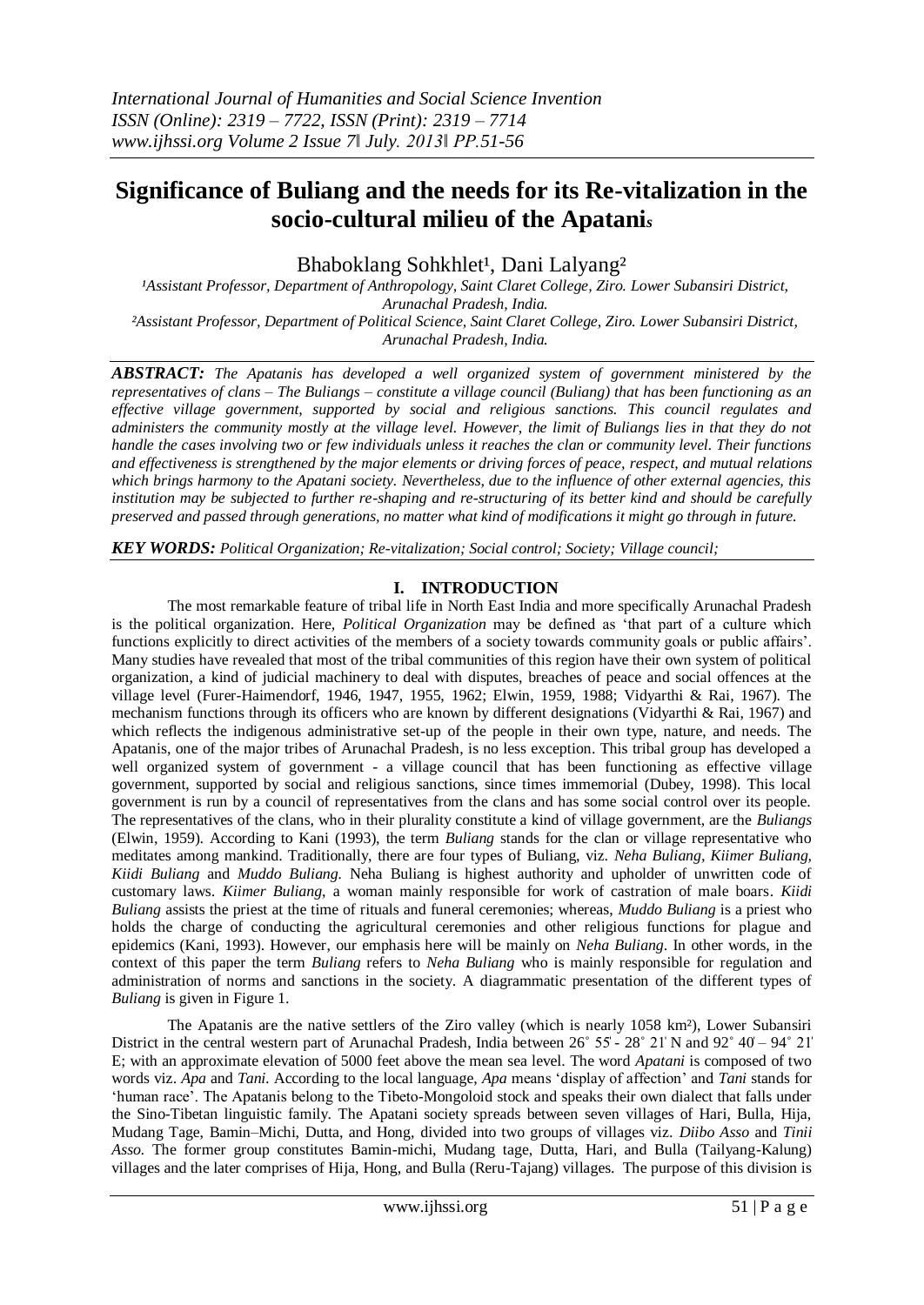most probably for political and socio-religious integration (Kani, 1993). Each village constitutes number of clans belonging to a particular social class which are made up of families or households formed by individuals. Thus, according to Dube's (1971) opinion of Indian tribes, Apatani society may be considered of comprising six levels of social organization viz. Individual, Family, Clan, Social Class, Village, and Tribe. Most Apatanis have their own traditional system of indigenous belief called *Donyi Polo* though the trend has slightly changed in the recent years due to rapid influence of other religions. They are patriarchal in social system.

This paper is an attempt to portray the political organization, role and functions of *Buliang* and thereby to understand the cultural significance of this polity in maintaining social control within the society. An attempt has been also made to discuss the changes that have taken place in the traditional village council of the Apatanis due to the influences of external socio-political agencies and the needs for the re-vitalization of this unique and indigenous political organization of the Apatani society. All the information was collected by the authors through unstructured interview with the elder members of the Apatani society, those who are well-versed and could provide the relevant information regarding *Buliang*. Information from secondary sources was also used.

### **Political Organization:**

The Apatanis, with their closely knit co-operative social system, and villages in close proximity to one another, have developed a highly organized system of government (Furer-Haimendorf, 1946), in the form of a village council where, the representative of the clans constitute a village government – *The Buliangs*. The traditional village council, which regulates and administers the community, consists of three bodies viz. *Akha Buliangs, Yapa Buliangs, and Ajang Buliangs* (Elwin, 1959)*.* In each of these institutions, has one or more persons represents from each clan depending on the size of a clan. For example, *Buru* clan is one of the smallest clan in the society and has only one *Buliang*. Originally, the council of Buliangs consists of clan representatives that are collectively known as *Neha Buliang.* However, the three forms of *Buliang* were adopted in due course of evolution of the society based on the situation and needs of the Society. Kani (1993) clarified that *Ajang Buliang* was a newly adopted *Buliang* which was nominated during the time of reliance of *Buliang* due to hostility among the Apatanis in the 19040s and *Yapa Buliangs* were the elder assistances during crisis of village affairs. Each *Buliang* (who is an informal agency of clan representatives) is a time honored institution respected by the clans and had been able to maintain peace and harmony in the society. The position of *Buliang* is normally heredity within the clan. However, a man's position in the community is largely dependent on the strength of his character, intelligence and wealth. Persons of integrity, ability, status, social reputation, energy and wisdom are drawn to represent their clans in the village council. They are arbiters of tribal law and provide leadership in dealing with neighboring tribes.

According to Elwin (1959), the *Akha Buliangs,* has permanent members who happen to be wise, aged, and experienced and can take a very active part in the conduct of village affairs but with whom lies the ultimate decision in all important matters*.* They are invariably consulted on all occasions in their role as advisors. *Yapa Buliangs,* consists of the middle aged persons who carry on negotiations and sit in the village councils and who keep the *Akha Buliangs* informed of developments and place agreed settlements and disputes before them for sanction. On the other hand, *Ajang Buliangs,* young persons who are employed as messengers, go-betweens and assistants of the *Yapa Buliangs*, and act as the leaders of the young generation*.* However, in practice, this division of duties is not always clear-cut, and some of the older *Ajang Buliang* assumes gradually the function of *Yapa Buliang*. Membership to the council is purely on the basis of merit and virtue. Every clan offers one experienced and elderly *Buliang* (*Akha Buliang*). The middle age *Buliang* (*Yapa*) and the young *Buliang* (*Ajang*) gets promoted to *Akha Buliang* in due course. The ways for selection and promotion of *Buliang* within a clan rests with *Akha Buliang*. The *Akha Buliang* appoint the *Ajang Buliang* from amongst the ranks of eligible young men, and in making this selection, the *Akha Buliang* does not necessarily give preference to members of his own clan, but sees to that his clan-group is represented by mean of talent and efficiency. Usually, *Yapa Buliang* does not become *Akha Buliang* until the death of the *Akha Buliang* representing his group of clans (Elwin, 1988)*.*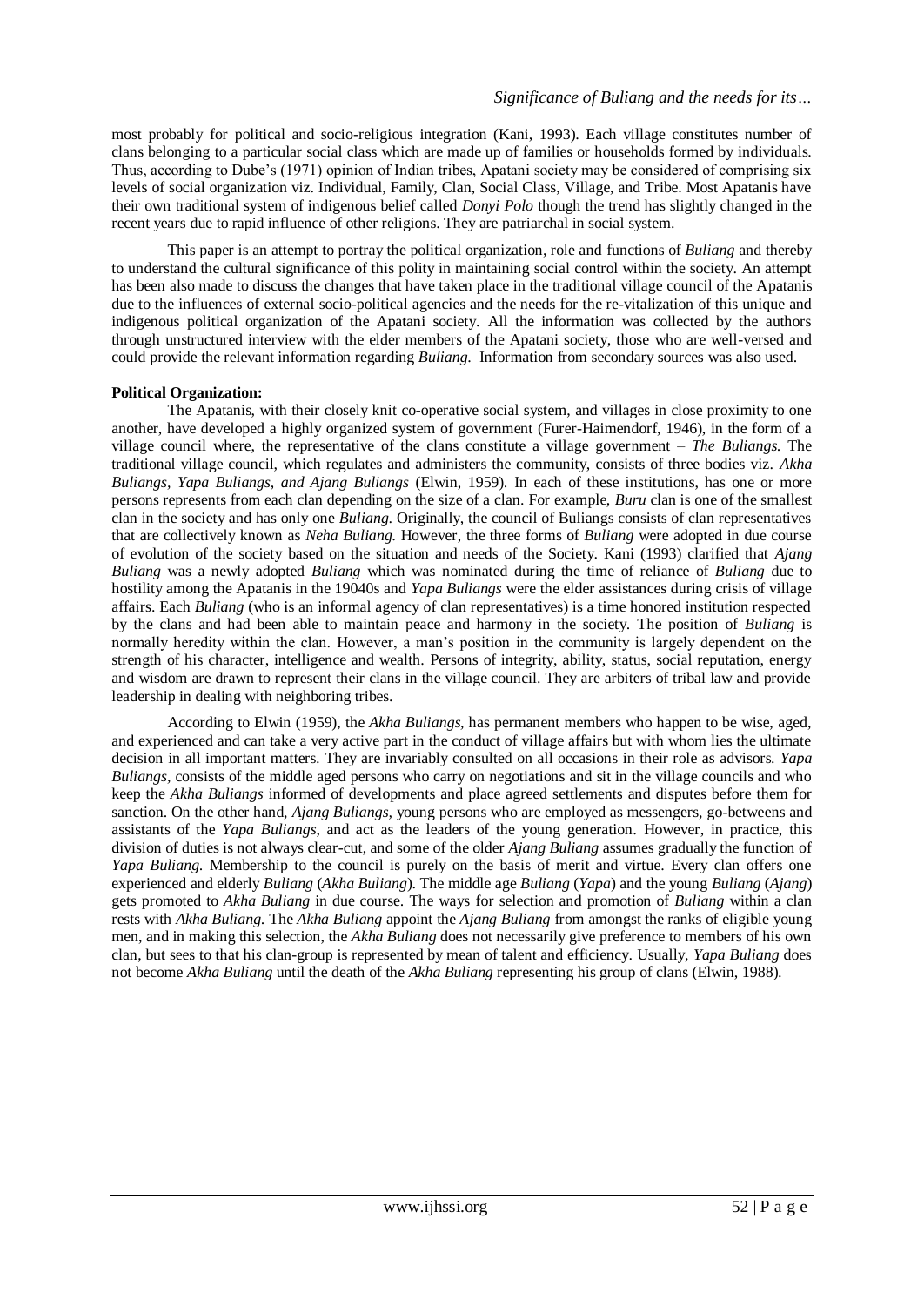

#### Figure 1. A schematic presentation of the different types of Buliang.

For the Apatanis, *Buliangs* are men of character and ability, who are appointed either from among the members of the family, which owing to its wealth and status, always furnished one or two *Buliangs*, or on account of their personal influence in the community (Elwin, 1988). They are primarily the spokesmen of their own clan or clan group and not as village headman invested with absolute authority. Earlier, the *Buliangs* had a strong control over the affairs of a society whether it was judicial, political, economic, cultural, or religious. They had a strong healing power and role of fixation of the indigenous festival timing like *Myoko* and carrying out the procession called *Khibo Indo*.

### **Role and Functions of Buliang council:**

Even though the council of *Buliangs* does not have a clear-cut separation of powers of modern political organization viz. legislature, executive and judiciary; and appears to be homogenous, yet it serves as an important mechanism of maintaining law and order within the society of the Apatanis. However, in most of the cases, the functions of Buliang seem to be more Judicial (Elwin, 1988; Furer-Haimendorf, 1946). According to Yapa (1999), the judicial power of the council of *Buliang* is basically in dealing with two types of cases – *Civil cases* which include hunting, fishing, land, inheritance, marriage, etc. and *Criminal cases* which includes murder, thief, burglary, elopement, adultery. In both the cases however, the *Buliang* provides the enforcement of laws through public opinion since they are the representatives of the public. The decision of enforcing the sanctions and punishment depends largely on public opinion and the nature and degree of crime or missconduct. The sanction may range from negotiation, fines, compensation or even capital punishment<sup>1</sup>, etc. However, there is a fundamental distinction in the attitude of the people to what appears to them as common crimes and to acts of violence and high-handedness (Furer-Haimendorf, 1962). Above all, the supreme aim of this institution on the part of *Buliangs* is to preserved social harmony and equilibrium through their role in settling disputes and punishment of criminals.

### **Social control and cultural significance of Buliangs:**

In anthropological usage, the concept of culture is broad and comprehensive. Each and every manifestation of human existence is culture. The numerous behaviors that govern the way of life in any society e.g. economic, political, religious, social, etc. are parts of culture. Social life as such, is the essence of human life that grows out of constant patterning of social interactions and relationships among human beings which indeed includes the political aspect of society. There seems to be no society where political activities are nonexistence…even the smallest community requires some form of government (Vidyarthi & Rai, 1967). Among the Apatanis, *Buliangs* are the representatives of each clan at the village council which functions as a judiciary machinery to deal with disputes, breaches of peace and social offences primarily at the village level. The council has some social control over its people. The significance of the council lies in the fact that in Apatani society, life and responsibility is so often corporate rather than individual.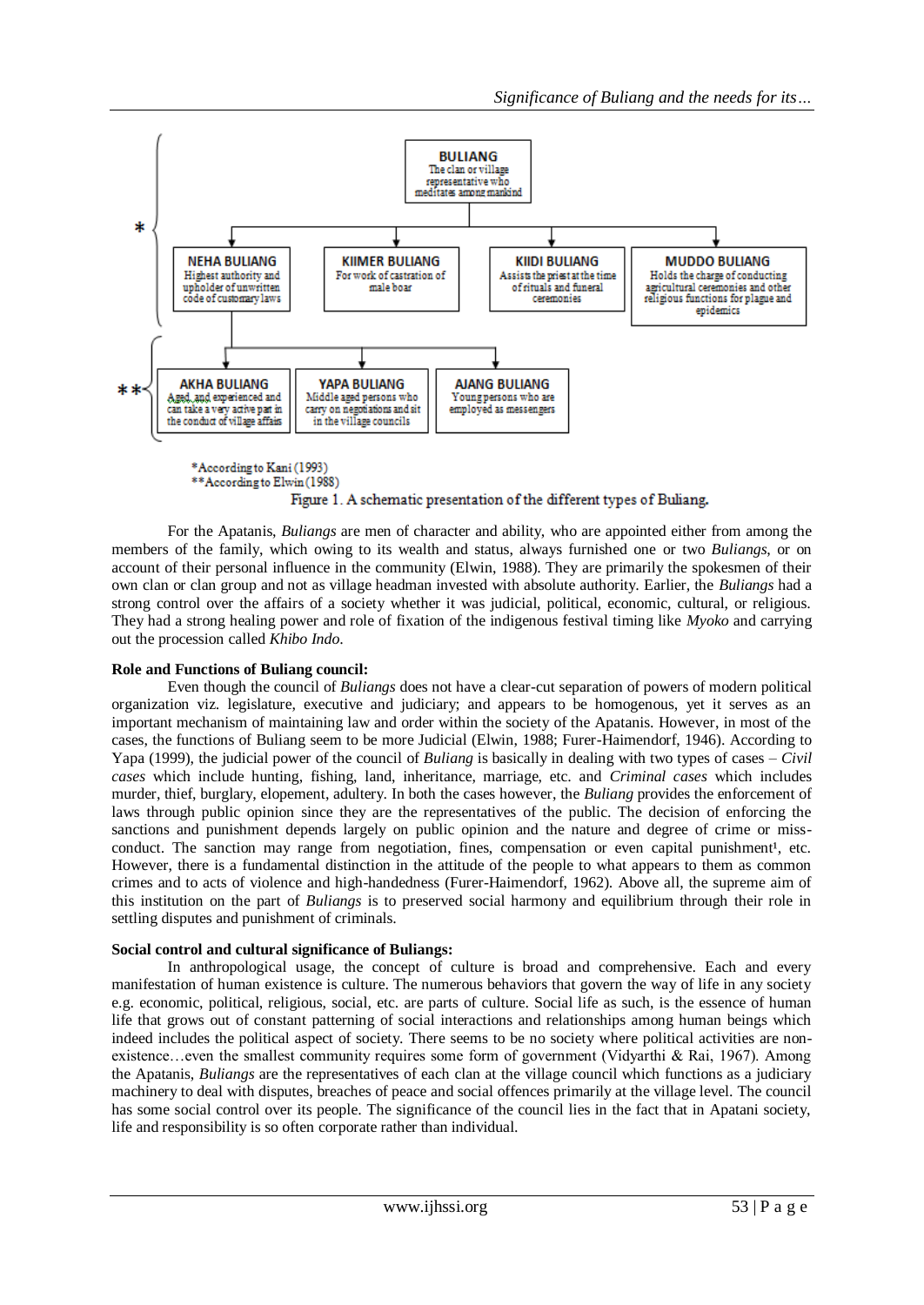The village council performs very few functions but seldom formulates laws which are generally customary (Sharma and Sharma, 1999). Customary laws in tribal society are informal and elastic, but these are well suited for maintenance of order in society and enable its members to lead their lives in peace and tranquility (Roy, 1960). The life of the Apatanis is generally regulated by customs and traditions in social, economic and political sphere. Therefore, the function of the council (*Buliangs*) is not to formulate laws but to see that customs and traditions are followed. But when they take action, the people must honor their decisions. Further, people's life is quite simple and plain and does not require control through so many rules and regulations.

### This is no longer practiced now

Hence also it is not necessary that laws may be formulated. In addition, *Buliang* is a generally honored institution comprises of members respected by the clans and considered by the people to have wide powers in dealing with matters involving breaches of customary law. Though the *Buliangs* never expect any benefit in return of their service, yet the people award them with some ceremonial gifts during *Myoko* and *Murung*  festival. The Apatanis have a strong belief that their customs were derived supernaturally and religious faith was the sanction behind their customs. To disobey the community custom means to insure the displeasure of the gods. Tradition, social boycott, force, fear of punishment etc. are the other allied but associated sanctions behind community laws; their rule of conduct is based upon the ethical principles of their society.

#### **Limitations of Buliangs:**

Though *Buliangs* are the arbiters of tribal law and upholders of justice in the society, their power is limited. They neither constitute a tribal government nor do they function in a manner of judges in a court of law. They meet informally and tend to take action without arranging for a formal hearing and trial. The degree of punishment depends on the types of offences. Their duties are not those of police issue which must be dealt with by the community as a whole, be it by mediation or by the use of force (Furer-Haimendorf, 1946). The limit of *Buliangs* lies in that they have no absolute power to do arbitration and do not take any action unless a dispute of public or an individual has become public issue (Kani, 1993). In other words, the *Buliangs* do not handle the cases involving two or few individuals unless it reaches the clan or community level. This great individualistic nature of the Apatanis restricts their indulgence in personal and petty disputes. Personal and petty disputes are sought to be settled within the clan on mutual understanding among the families of the disputants. In addition, there is a strong loyalty among the Apatanis to one's own clan groups (Dubey, 1998). However, despite of its limitations, the *Buliangs*, who are mainly responsible for maintaining peace not only within the village but also among other Apatani villages, will never allow the community interest as a whole to be jeopardized by clan or individual interest.

#### **Influence of external agencies:**

In the contemporary context, the power of *Buliang* has been weakened and limited due to induction and establishment of modern governance and administration in the entire state of Arunachal Pradesh. The implementation of *Assam Frontier Administration of Justice Regulation 1945, section 19, section 20;* has limited the functions of the traditional *Buliang* council (Yapa, 1999). Today, the role of traditional indigenous political system as a judicial machinery has been replaced by modern political institutions to some extent. With the creation of posts of *Goan boras* who are appointed by the government settles most of the disputes at the village level thereby, clearly shifting the balance of power in settling the disputes of the villages to this institution of *Goan buras*. Many of the cases are also directly taken to the courts with the introduction of Indian legal system. Modern representative members such as MLAs and Panchayat leaders, who are popularly elected, enjoy wider supports and influence in the village affairs. This shifting of influence in favor of modern political institutions has the affect of weakening the role and influence traditional institution of *Buliang* of the Apatanis. In the cultural context, the influence of other religions like Christianity, Hinduism, etc. has also affected the institution of *Buliangs*. The earlier role of the *Buliang* in fixing the timing of the indigenous festivals like *Myoko* and carrying out the procession called *Khiibo Indo* is also on decline. Similarly, the earlier magico-religious healing power associated with the *Buliang* has been declining with the diversion of indigenous faith due to availability of modern medical facilities. The progressive society of the Apatanis also brought changes in the service sector. Many of the younger generation today are engaged in the government services and business of different types which demands lots of their time. An Apatani who is in such service and is also eligible for inheriting the charge of *Buliang* traditionally may find difficult in discharging the role of *Buliang*.

#### **The needs for re-vitalizing the System:**

From the Socio-cultural point of view, the system of traditional institution of *Buliangs* is in fact important to be considered. It is a system which saves internecine strife a community of over 20, 000 tribesmen who live crowded together in a valley of hardly 20 square miles, obviously fulfills a very valuable function in tribal life (Elwin, 1988). The need for the re-vitalizing and re-shaping the traditional institution is important to save the many of the declining traditional institutions. Re-vitalization requires re-shaping and re-organizing of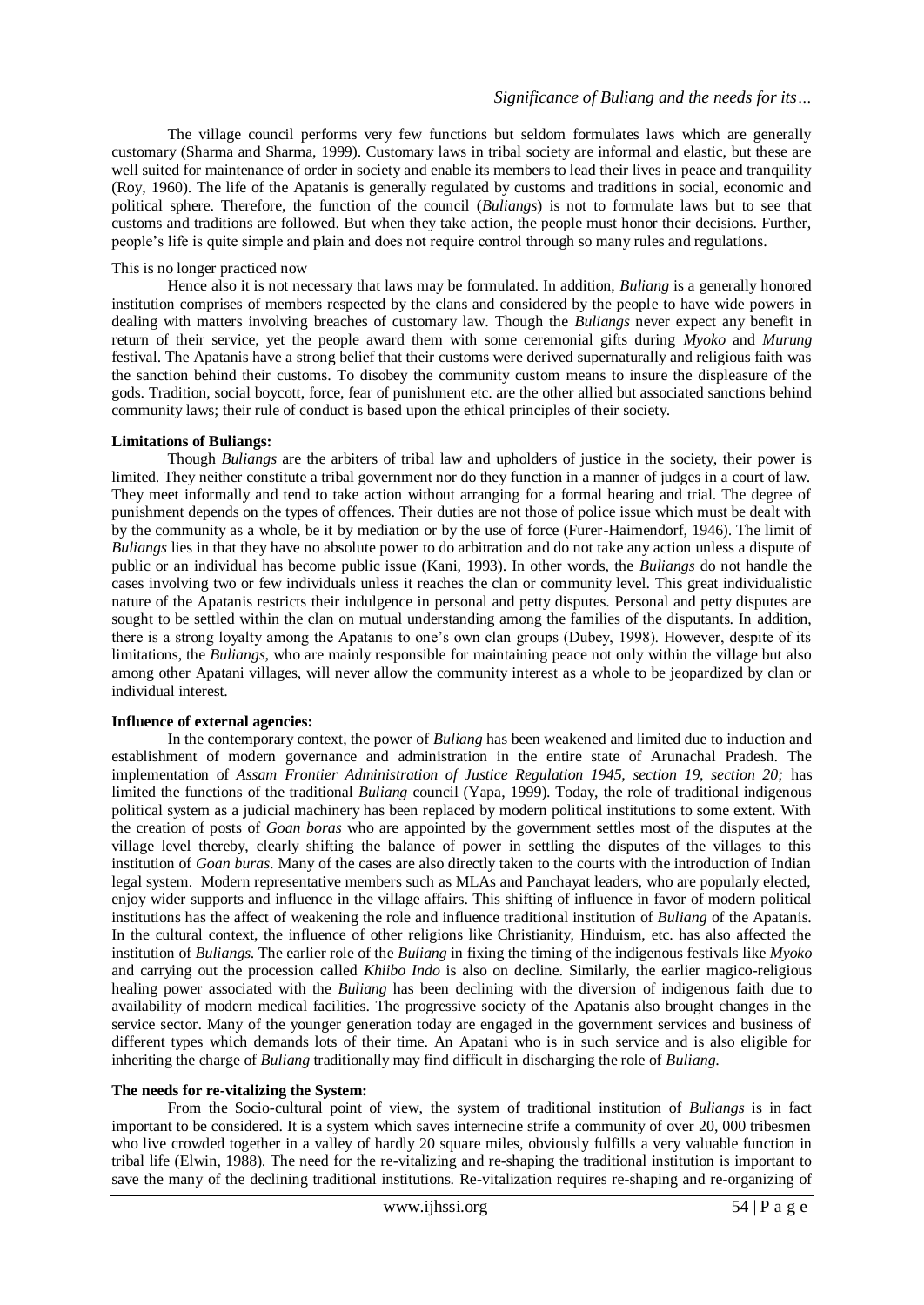the *Buliang* institution in tune with the contemporary changes without losing its originality. In the recently conducted meeting for revitalization of *Buliang*², all the *Buliangs* of the Apatani villages agreed to propose to constitute *Supung Buliang* council. This council is supposed to be a one common council of *Buliangs* for the entire Apatani society. It is sought to be created by merging the earlier two groups viz. *Diibo Asso* and *Tinii Asso.* It was suggested that delegation of power to this *Supung Buliang* council from *Supung-Dapo –* which is the book of rules and regulations for the Apatanis can give back the some of the powers to the *Buliangs*. *Supung Buliang* council proposes to have regular sessions to decide the cases. Registration of the council so as to get recognition from the government and also to aid the government in sharing the burden of settling the disputes and internal affairs by judiciary is necessary. Therefore, reshaping of *Buliang* in this fashion can strengthen and re-vitalize the declining role of *Buliang* council.

## **II. DISCUSSION**

The council of *Buliangs* is an essential part of Apatani political organization that has all the rights in internal affairs. Each village is the unit of administration and is self sufficient in carrying out local self-government. The main functions of the *Buliangs* can be understood in the context that they are mostly responsible in settling the disputes at the village level, though in some cases, it might reach to the inter-village or even tribe level. However, the basic aim of this council is to maintain peace and legal order within the society. It appears that among the Apatanis, peace, respect, mutual relations, are the major elements or driving forces that brings

The meeting was held on November,  $11<sup>th</sup> 2012$  at Bulla Farm Meeting Hall, Ziro (Arunachal Pradesh) harmony to their society. Furer-Haimendorf (1962), has rightly stated that 'the Apatanis know very well that their complex economy and their whole pattern of living can be maintained only peace reigns in the valley, and peace is assured by formal treaties of friendship between the individual villages'. The great annual *Myoko festival*, which is celebrated rotation-wise among the villages, serves as the strongest agent in maintaining relations and integration among the people. This integration is further strengthened by the mutual *Dapo* pacts of non-aggression among the seven villages (Dubey, 1998). The *dapo* pacts between villages of the Apatani valley are fundamental parts of the political system, and their conclusion lies in so distant a past that no one remembers the circumstances which led to their formulation (Furer-Haimendorf, 1962). According to Elwin (1988), *dapo*  are the formal treaties of friendship between the individual villages.

It is also important to be noted that, *Buliang* is a council of respected members of high authority in the society. Since the *Buliangs* represents their respective clans, the decision made by the council may be considered as public opinion (*Buliangs* almost never violates the voice of the people). According to Sharma and Sharma (1999), public opinion has the strength of the whole society behind it…it is not the opinion of any particular individual, or group, and therefore, all the members of the society consider it their duty to act according to it. Public opinion depends on consideration of good and evil and every member of the society wants to see that current moral principles are obeyed. In the Apatani society too, every members of the society is abiding by the *Buliang* council's norms and sanctions which controls and directs the behaviors of the members. An individual has no power when separated from the group nor does he possess any moral views of his own. It therefore, becomes necessary to obey the rules of the society. Moral and religious aspects also cannot be ignored in this society. Political organization is closely linked with people's attitude, knowledge, and beliefs. Therefore, morality and social norms are not two different things. To disobey the community directives means disobeying social values and reflect a strong negative impression of misconduct or misdemeanor.

Despite its importance and effectiveness in the society, however, the *Buliang* council is subjected to change due to the influence of external agencies. The implementation of *Assam Frontier Administration of Justice Regulation 1945, section 19, section 20;* Appointment of posts of *Goan boras* who are appointed by the government, introduction of Indian legal system, influence of other religions like Christianity, Hinduism, etc has altogether contributed in weakening and limiting the role and functions of *Buliangs*. Therefore, from the sociocultural point of view, it may be suggested that there is a need for the institution of *Buliangs*, to be re-vitalized as per the needs of the changes of the situation. Furer-Haimendorf (1947) has rightly stated that with the gradual growth of collaboration and increased contacts with the outside world, the Apatanis themselves may feel the need for a more regular procedure, and they may then be persuaded to form a court consisting of selected councilors from all the seven villages, which would try all cases of serious crime. The meeting that was recently held among all the *Buliangs* of all the villages was in fact one of such major steps. The constitution of *Supung Buliang,* through its well organized policies and indigenous arbitration might also become helpful not only for the welfare and preservation of the cultural heritage of the Apatanis but also might aid helpful for the government administration in handling the internal affairs.